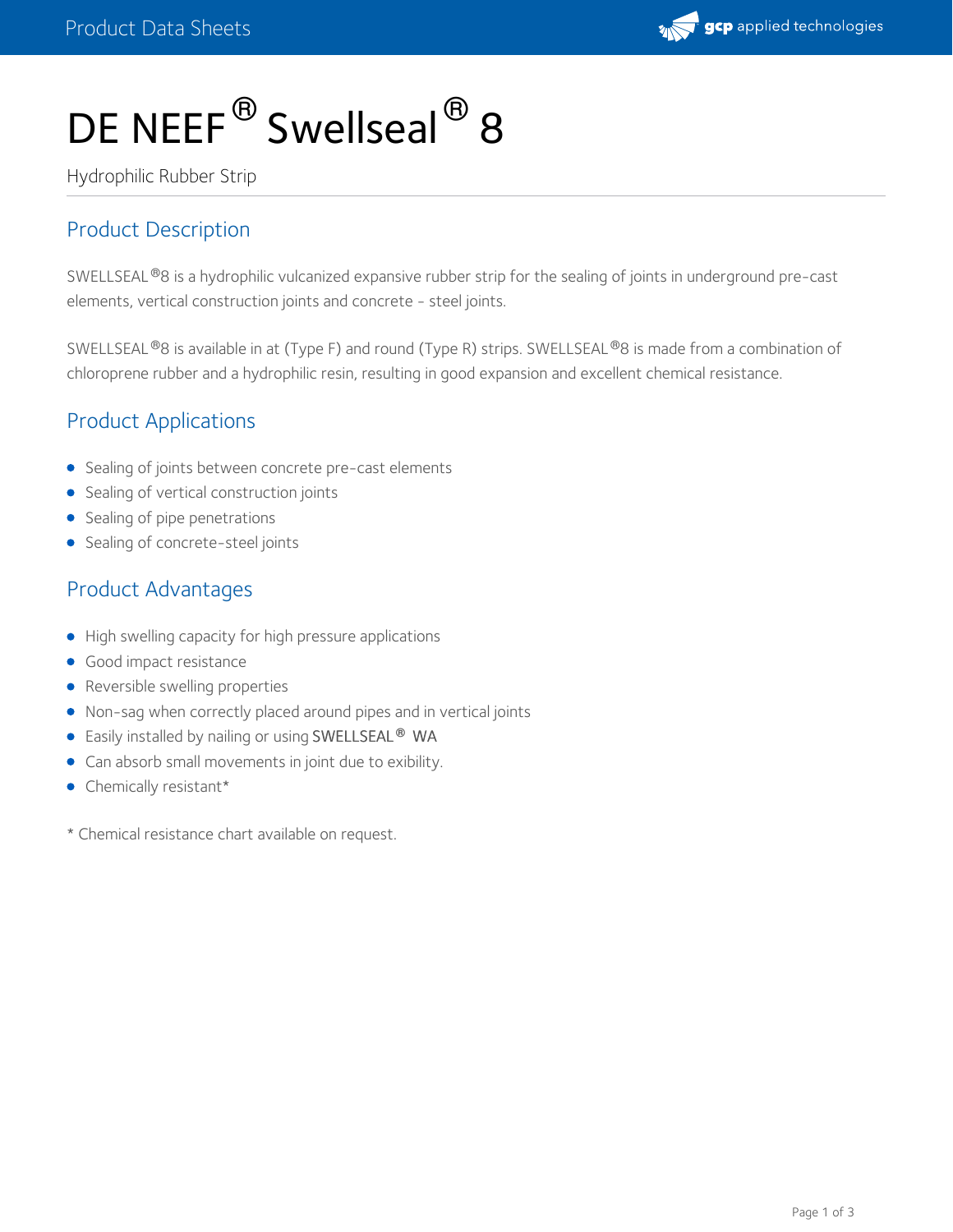

## Properties

#### Typical Properties

| SWELLSEAL <sup>®</sup> 8  | <b>TYPE F</b>                                                                                  | <b>TYPE R</b> | <b>TEST</b>              |
|---------------------------|------------------------------------------------------------------------------------------------|---------------|--------------------------|
| Elongation at break       | 600%                                                                                           | 620%          | ASTM D2240               |
| Shore A Hardness          | 53                                                                                             | 53            | ASTM D2240               |
| Specific Density          | 1.27                                                                                           | 1.27          | ASTM D471                |
| Expansion in water        | 580% (1d)                                                                                      | 340% (1d)     | ASTM D471                |
|                           | 785% (4d)                                                                                      | 720% (4d)     |                          |
| Water Pressure Resistance | $>65$ psi                                                                                      | <b>DNCC</b>   | <b>DNCC</b>              |
| Tensile Strength          | $1,009$ psi $<$                                                                                | 1,109 psi     | ASTM D412                |
| Apperarance               | Green rectangular or round strip of hydrophilic vulcanized expansive rubber with smooth sides. |               |                          |
| <b>Dimensions</b>         | Type F 1/8" x 3/4"                                                                             |               | Type R 1/4" diam. (6 mm) |
|                           | $(3 mm \times 20 mm)$                                                                          |               |                          |

Note: The data shown above reflects typical results based on laboratory testing under controlled conditions. Reasonable variations from the data shown above may result.

# Packaging & Handling

| SWELLSEAL <sup>®</sup> 8 TYPE F | SWELLSEAL <sup>®</sup> 8 TYPE R   |
|---------------------------------|-----------------------------------|
| 1 roll = 49.2 ft (15 m)         | 1 roll = 551 ft $(168 \text{ m})$ |
| 1 $case = 10$ rolls (28 lbs)    | $1 \case = 1$ roll (30 lbs)       |

Unlimited shelf life when stored in a dry place in its original packaging.

### Installation Guidelines

Prior to the installation of SWELLSEAL®8, the surfaces should be levelled, dry, clean and free of oils, dust and laitance.

SWELLSEAL®8 can only function properly in a confined space in order to develop suficient expansion pressure and assure waterproofing.

The expansion of SWELLSEAL®8 will create pressure, therefore installation in the middle of the joint is preferred. Concrete cover of at least 6" is required on all sides. SWELLSEAL®8 can be applied on both smooth and rough concrete.

#### On smooth concrete:

Roll the SWELLSEAL®8 between the inner and outer rebar and nail down with a gun (4 to 5 nails per yard) or x horizontally with SWELLSEAL®WA.